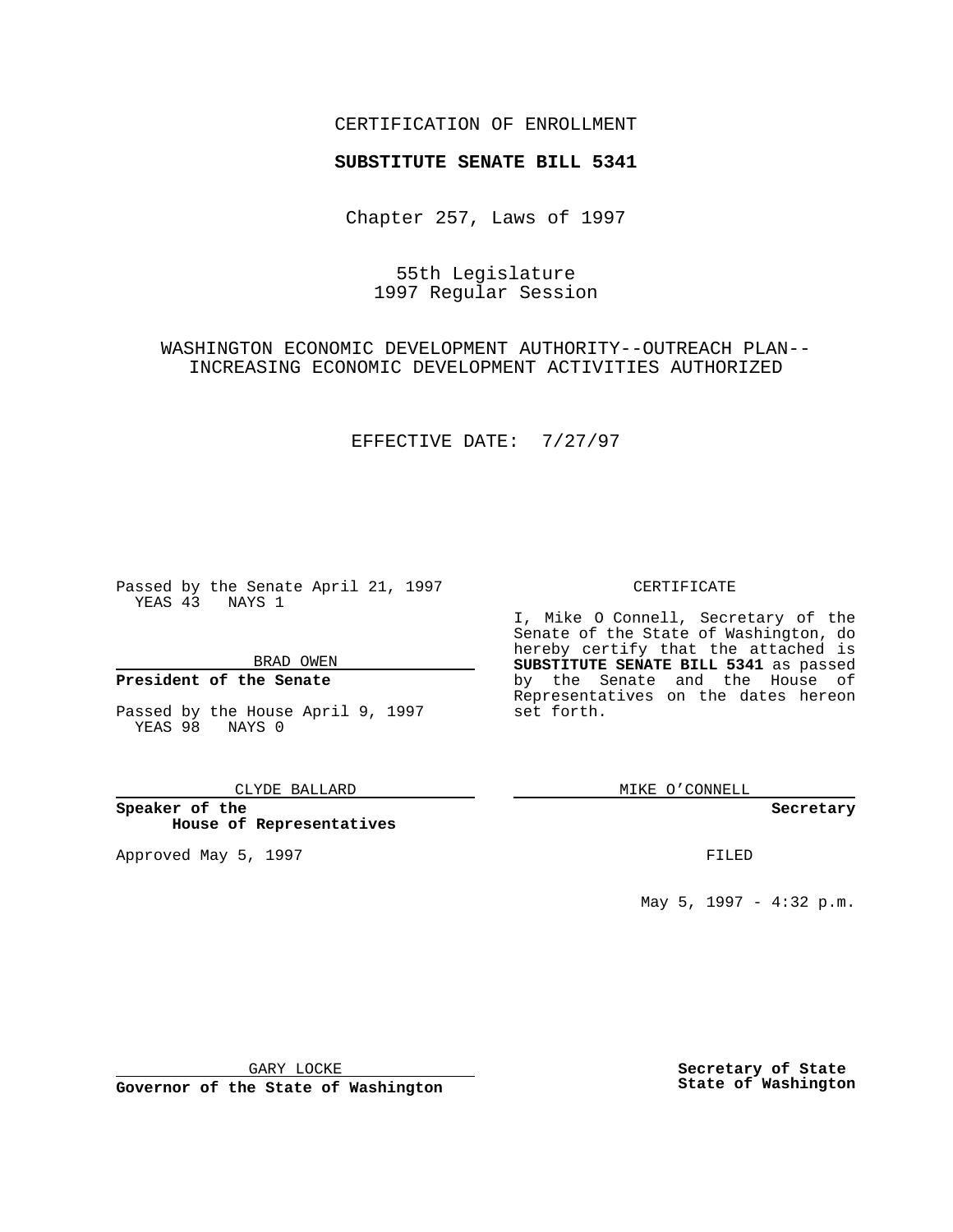## **SUBSTITUTE SENATE BILL 5341** \_\_\_\_\_\_\_\_\_\_\_\_\_\_\_\_\_\_\_\_\_\_\_\_\_\_\_\_\_\_\_\_\_\_\_\_\_\_\_\_\_\_\_\_\_\_\_

\_\_\_\_\_\_\_\_\_\_\_\_\_\_\_\_\_\_\_\_\_\_\_\_\_\_\_\_\_\_\_\_\_\_\_\_\_\_\_\_\_\_\_\_\_\_\_

## AS AMENDED BY THE HOUSE

Passed Legislature - 1997 Regular Session

### **State of Washington 55th Legislature 1997 Regular Session**

**By** Senate Committee on Commerce & Labor (originally sponsored by Senators Roach, Sheldon and Rasmussen)

Read first time 02/19/97.

1 AN ACT Relating to the Washington economic finance authority; and 2 amending RCW 43.163.090 and 43.163.210.

3 BE IT ENACTED BY THE LEGISLATURE OF THE STATE OF WASHINGTON:

4 **Sec. 1.** RCW 43.163.090 and 1989 c 279 s 10 are each amended to 5 read as follows:

 The authority shall adopt a general plan of economic development finance objectives to be implemented by the authority during the period of the plan. The authority may exercise the powers authorized under this chapter prior to the adoption of the initial plan. In developing the plan, the authority shall consider and set objectives for:

 (1) Employment generation associated with the authority's programs; (2) The application of funds to sectors and regions of the state economy evidencing need for improved access to capital markets and funding resources;

15 (3) Geographic distribution of funds and programs available through 16 the authority;

17 (4) Eligibility criteria for participants in authority programs;

18 (5) The use of funds and resources available from or through 19 federal, state, local, and private sources and programs;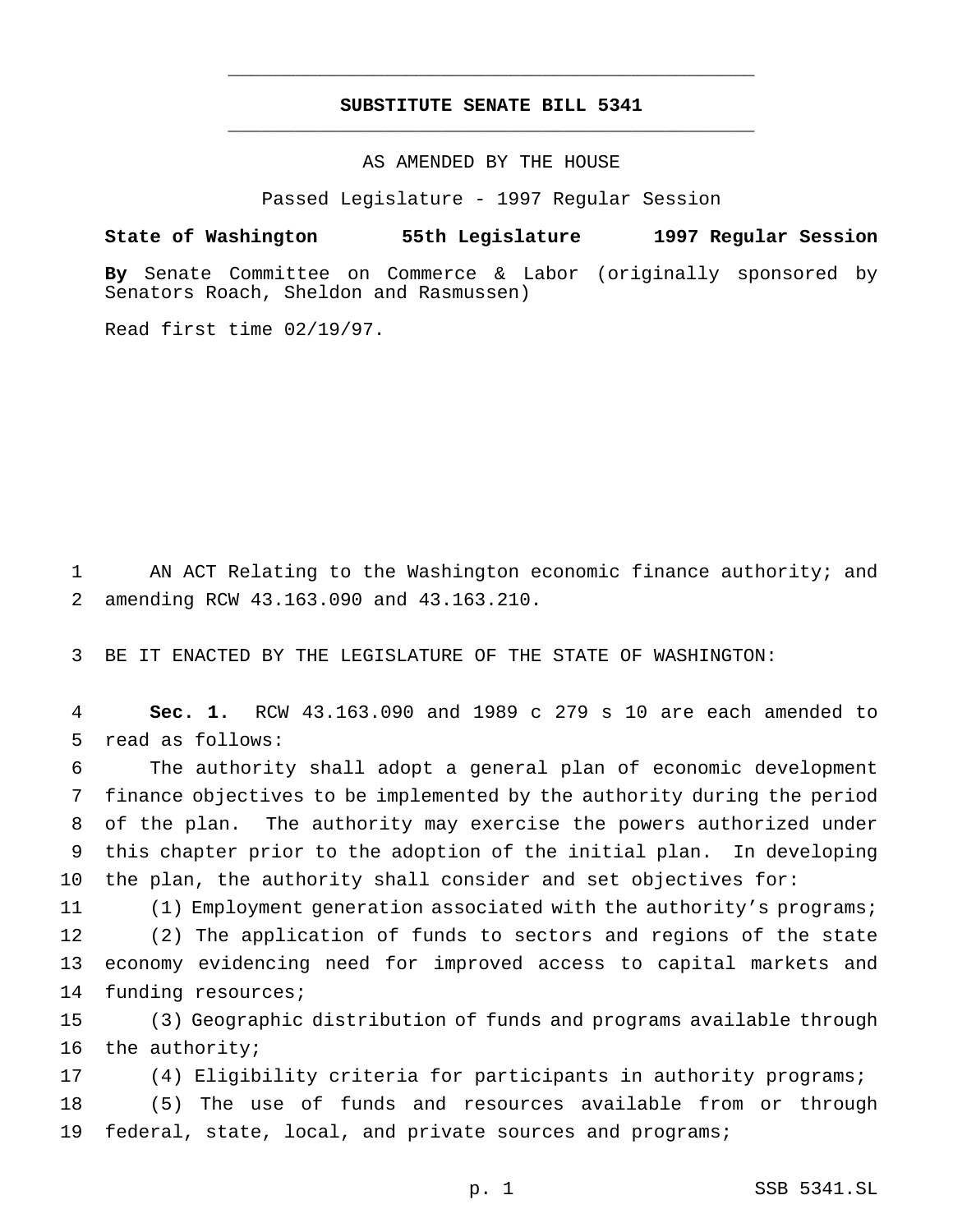(6) Standards for economic viability and growth opportunities of 2 participants in authority programs;

 (7) New programs which serve a targeted need for financing assistance within the purposes of this chapter; and

 (8) Opportunities to improve capital access as evidenced by programs existent in other states or as they are made possible by results of private capital market circumstances.

8 The authority shall, as part of the finance plan required under this section, develop an outreach and marketing plan designed to increase its financial services to distressed counties. As used in 11 this section, "distressed counties" has the same meaning as distressed area in RCW 43.168.020.

 At least one public hearing shall be conducted by the authority on the plan prior to its adoption. The plan shall be adopted by resolution of the authority no later than November 15, 1990. The plan shall be submitted to the chief clerk of the house of representatives and secretary of the senate for transmittal to and review by the appropriate standing committees no later than December 15, 1990. The authority shall periodically update the plan as determined necessary by the authority, but not less than once every two years. The plan or updated plan shall include a report on authority activities conducted since the commencement of authority operation or since the last plan was reported, whichever is more recent, including a statement of results achieved under the purposes of this chapter and the plan. Upon adoption, the authority shall conduct its programs in observance of the objectives established in the plan.

 **Sec. 2.** RCW 43.163.210 and 1996 c 310 s 1 are each amended to read as follows:

 For the purpose of facilitating economic development in the state of Washington and encouraging the employment of Washington workers at meaningful wages:

 (1) The authority may develop and conduct a program or programs to provide nonrecourse revenue bond financing for the project costs for 34 ((no more than five)) economic development activities((, per fiscal 35 year, included under the authority's general plan of economic development finance objectives. In addition, the authority may issue 37 tax-exempt bonds to finance ten manufacturing or processing activities,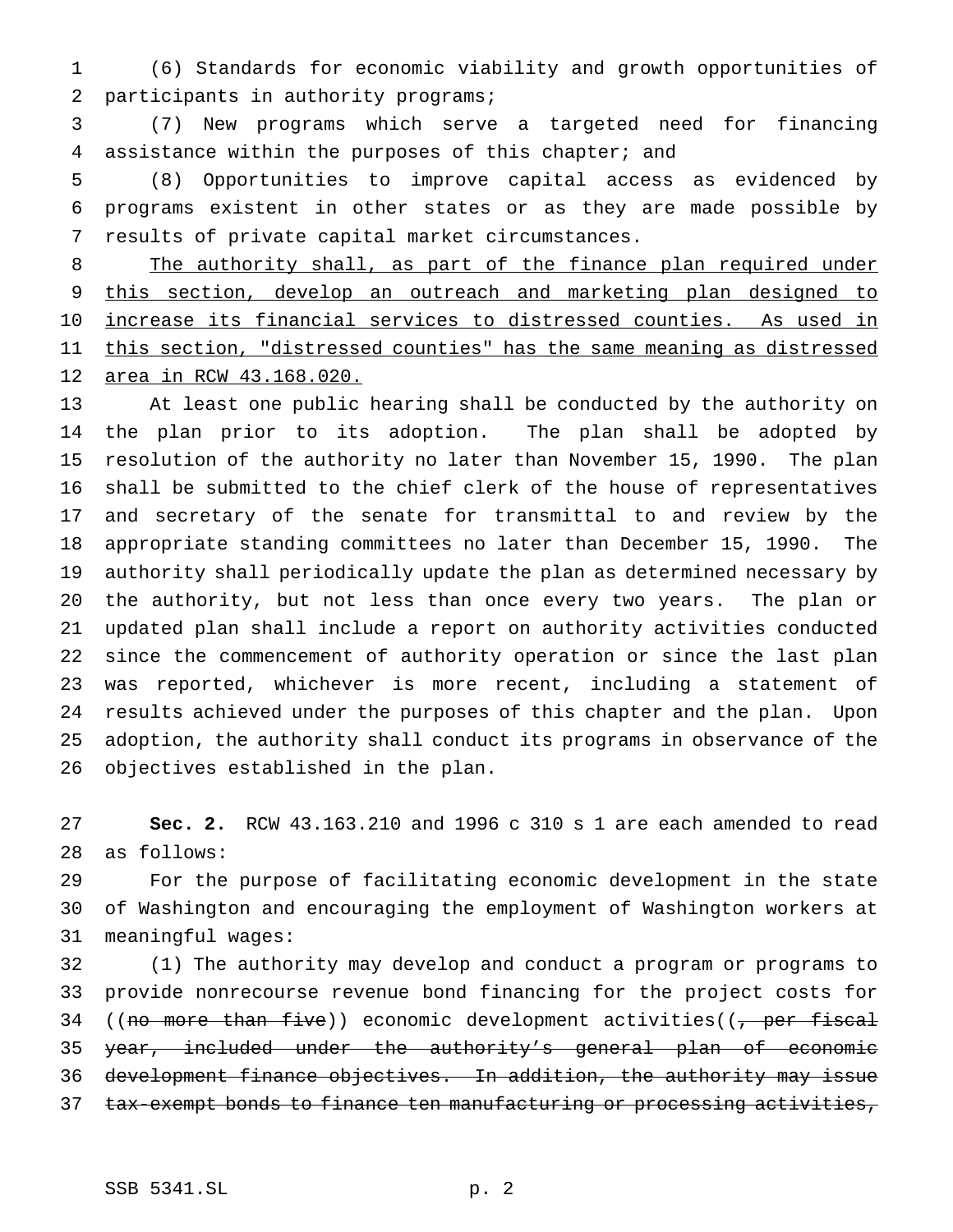1 per fiscal year, for which the total project cost is less than one 2 million dollars per project)).

3 (2) The authority may ((also)) develop and conduct a program that will stimulate and encourage the development of new products within Washington state by the infusion of financial aid for invention and innovation in situations in which the financial aid would not otherwise be reasonably available from commercial sources. The authority is authorized to provide nonrecourse revenue bond financing for this program.

 (a) For the purposes of this program, the authority shall have the following powers and duties:

 (i) To enter into financing agreements with eligible persons doing business in Washington state, upon terms and on conditions consistent with the purposes of this chapter, for the advancement of financial and other assistance to the persons for the development of specific products, procedures, and techniques, to be developed and produced in this state, and to condition the agreements upon contractual assurances that the benefits of increasing or maintaining employment and tax revenues shall remain in this state and accrue to it;

 (ii) Own, possess, and take license in patents, copyrights, and proprietary processes and negotiate and enter into contracts and establish charges for the use of the patents, copyrights, and proprietary processes when the patents and licenses for products result from assistance provided by the authority;

 (iii) Negotiate royalty payments to the authority on patents and licenses for products arising as a result of assistance provided by the authority;

 (iv) Negotiate and enter into other types of contracts with eligible persons that assure that public benefits will result from the provision of services by the authority; provided that the contracts are consistent with the state Constitution;

 (v) Encourage and provide technical assistance to eligible persons in the process of developing new products;

 (vi) Refer eligible persons to researchers or laboratories for the purpose of testing and evaluating new products, processes, or innovations; and

 (vii) To the extent permitted under its contract with eligible persons, to consent to a termination, modification, forgiveness, or